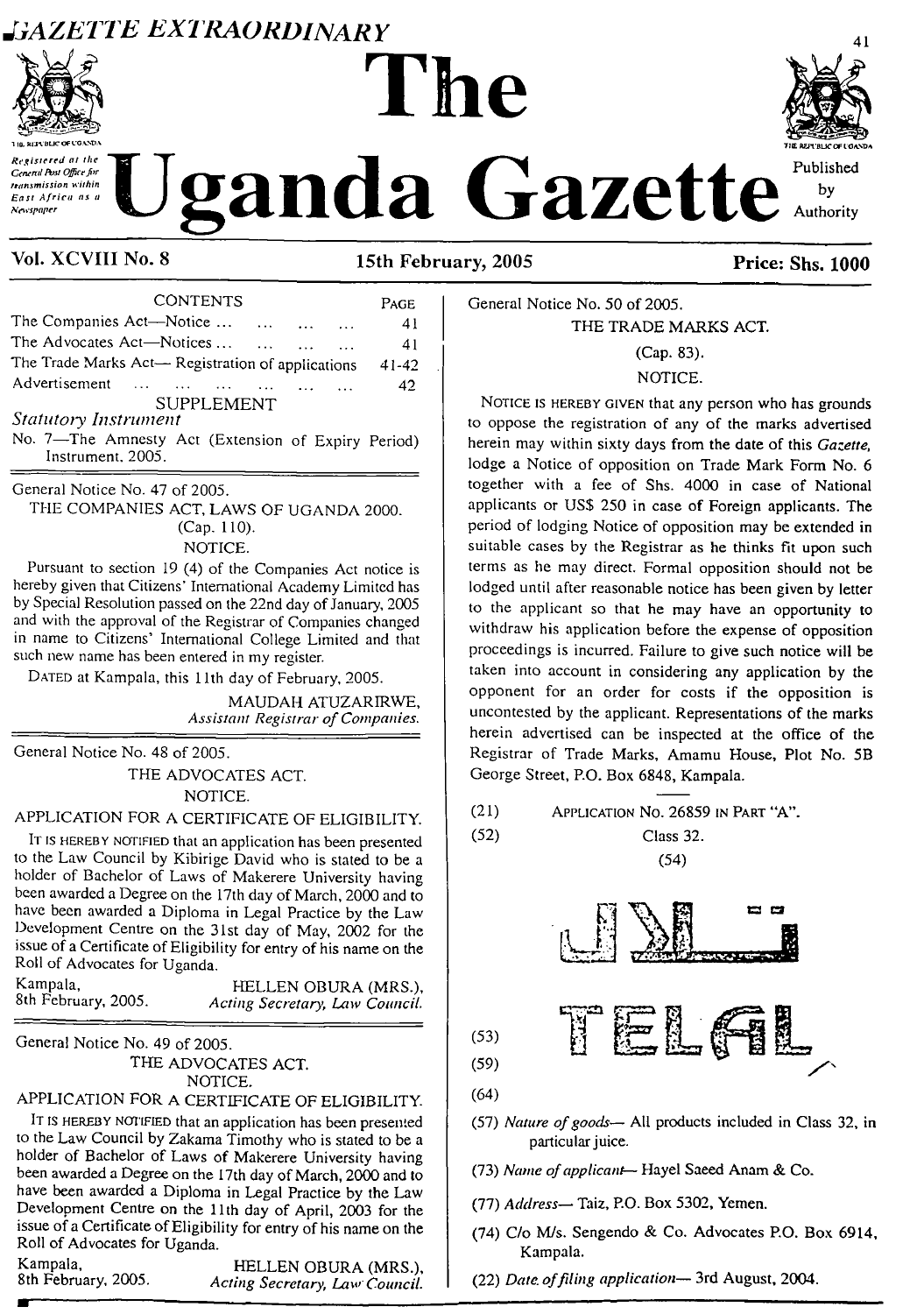

 $(53)$  $(59)$  $(64)$ 

<span id="page-1-0"></span>NOTICE IS HEREBY GIVEN that after the expiration of  $c$ month from the publication hereof, I intend to issue  $i<sub>n</sub>$ names of Maria Regina Nalunkuma, P.O. Box 93 Kampala, a special Certificate of Title under the  $a_{\mathbf{b}}$ . Block and Plot, the Certificate of Title which was origin  $\overline{z}$ issued having been lost.

Kampala, OPIO ROB F 22nd October, 2004. *for Commissioner Land Registry\**